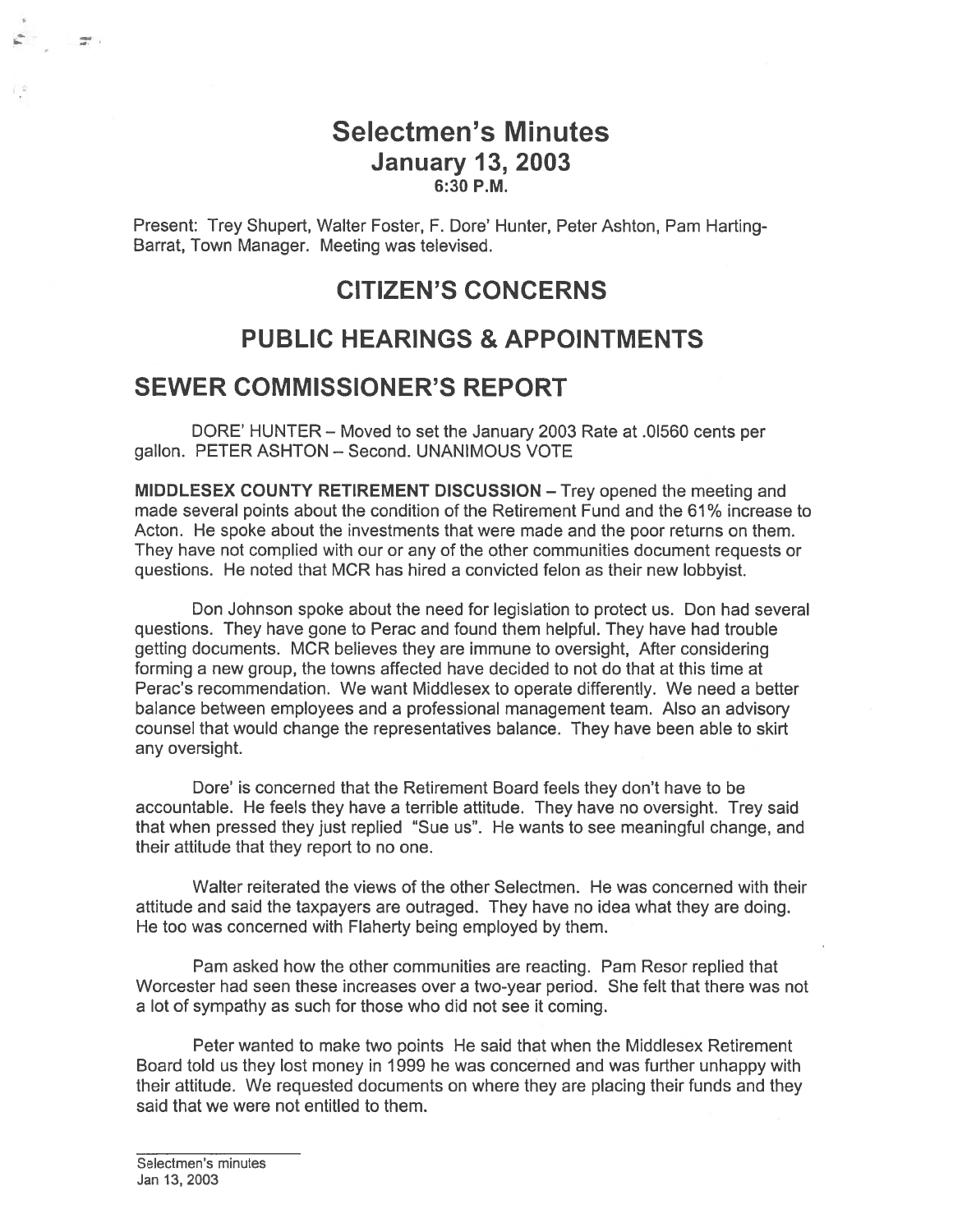Pam Resor said that she will suppor<sup>t</sup> us and that it is important that the Board members come in and work with them. Cory Atkins noted that she was the Co-sponsor with Mr. Green and has been working toward gathering information recently.

Jamie fully supports our position and will talk to the other legislators.

Cory asked how we felt about Concord's having their own system? Trey said that he did not want to pull out because he felt that the costs would increase, but that the MCR said if we tried to leave they would sue us. If we cannot reform the managemen<sup>t</sup> of this group he wanted to pull out. Peter said if we pulled out that we would band with other communities. Dore' said that they have no oversight, and they have responded with "If you don't like it we will Sue you". Cory asked if they are an agency of the State Pam Resor replied no they are not, they were set up somewhat like the Port Authority and are quasi governmental.

Trey wanted to talk about the budgets with the legislators. Don was asked to speak to the issue. He noted that we are not terribly dependent on State Aid.

## CITIZENS CONCERNS

 $\overline{I}^{\mathbb{Z}}$  :

The Castline's of 11 Sylvia Street were in to ask for help getting <sup>a</sup> street light at the end of the Street they do not feel safe in their own homes. Trey asked that Don and Dean ge<sup>t</sup> together and look into their request.

Silver Hill Road resident asked about the "non-removal" of snow on their street and asked what he plan they have to address the issue. Don replied that we are in <sup>a</sup> deficit right now, but they where working on <sup>a</sup> plan to address this. We have not been able to ge<sup>t</sup> salt at this time. We will prioritize the street plowing.

# PUBLIC HEARINGS & APPOINTMENTS CONTINUED

STARBUCKS COFFEE - CONTINUED SITE PLAN SPECIAL PERMIT AND COMMON VICTUALER'S LICENSE - Dore' noted that it is his site plan and he feels that they have presented <sup>a</sup> much improved revised plan. He is satisfied that this is the best of <sup>a</sup> semiawkward plan and hopes it works. The Board reserves its right to require additional signage if the entrance off of "No Name street" begins to be used as <sup>a</sup> cut through we will place signage to address this.

Dore' also recognized that the cross walk shown to go to the right of "No Name street" from the exit won't be <sup>a</sup> cut down curb until all tenants have agreed, and that the plan be annotated with that note so that disabled individuals will be able to gain entrance.

Pam spoke about signage that said stay to the left. Peter asked about the removal of the parking spaces to address the concern of cars backing up near the Bank drive through.

DORE' HUNTER -Moved Special parking spots 13 and 14 be placed in reserve and the board will have the right to require additional signage if and when they feel it is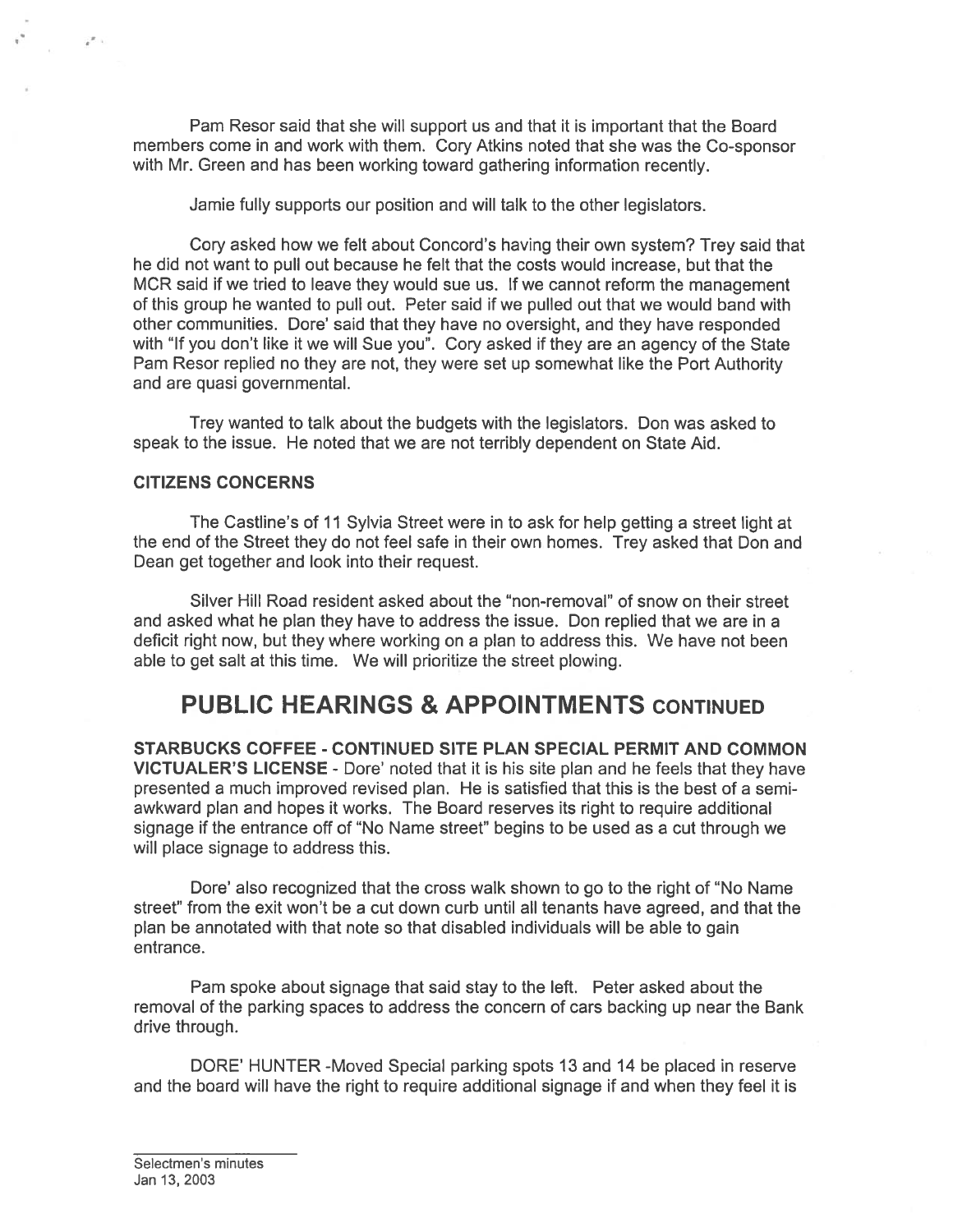required, and to make best efforts to obtain <sup>a</sup> handicapped sidewalk. PETER ASHTON — Second. UNANIMOUS VOTE

COMMON VICTUALER -STARBUCKS COFFEE —411 MASS AVE. Hours to be 6:00 am to 11 pm, seven days <sup>a</sup> week. DORE' HUNTER -- Move we approve. PETER ASHTON — Second. UNANIMOUS VOTE. The Board noted that they had received <sup>a</sup> complaint letter from the owners of Café Zeiba asking the Board not to approve another coffee shop in Acton. The Board noted their receipt of this complaint.

BEER AND WINE PACKAGE STORE LICENSE —48 POWDER MILL ROAD (Applicant has asked for a continuance to February  $10<sup>th</sup>$ ) DORE' HUNTER – Moved to approve the applicants request to be rescheduled to February  $10<sup>th</sup>$ . PETER ASHTON-Second. UNANIMOUS VOTE

SITE PLAN SPECIAL PERMIT— 11/1 8/98-366 AMENDMENT, ASSISTED LIVING, DEVON DRIVE - The Engineer asked that they have <sup>a</sup> continuance of the public hearing. Peter wanted to discuss several issues regarding the number of affordable housing units and other site issues and concerns while representatives of the ACHC and AHA were present. Pam felt that it would be helpful to see <sup>a</sup> traffic study and other issues brought up by Garry Rhodes to be addressed.

Walter asked about \$50,000 for rail trail or sidewalks along Main Street and he also wanted to hear from ACHC on the issue of the number of units available.

Trey had suggested we not hear this tonight, as there are several outstanding issues that need addressing.

Betty McManus — Acton Housing Authority/ACHC thanked the developers for the excellent working relationship with Melissa. She did point out that each time we increase one more unit we loose one.

Richard King, 21 Devon Drive lives in <sup>a</sup> town house unit on Devon Place. He wanted to <sup>g</sup>ive the Board of Selectmen <sup>a</sup> list of issues that they feel are outstanding to resolve before granting them permission to expand. He noted that he had to spen<sup>d</sup> time in <sup>a</sup> hotel because the town held the Occupancy Permit from the builder until they complied with outstanding issues.

Resident of <sup>17</sup> Devon Drive agreed with Mr. King's statements — She was concerned that the smell from the sewer system is continuing

PETER ASHTON - Moved to continue to February 10 at 8:00. DORE' HUNTER — SECOND. UNANIMOUS VOTE.

#### EDIC

 $\mathcal{C}^{\mathcal{P}_{\mathcal{C},\mathcal{C}}}$ 

Members of the EDC were presen<sup>t</sup> to ask the Board to <sup>p</sup>lace an article on the Warrant for this Spring. They need to have the legislation accepted by Town Meeting for an EDIC. They wish the full article be printed in the warrant. They anticipated the article to be at least 12 pages.

Josh Chernin said we need to appoint <sup>a</sup> Board of Directors for the EDIC and the plan needs to be approved at town meeting with <sup>a</sup> 2/3 vote.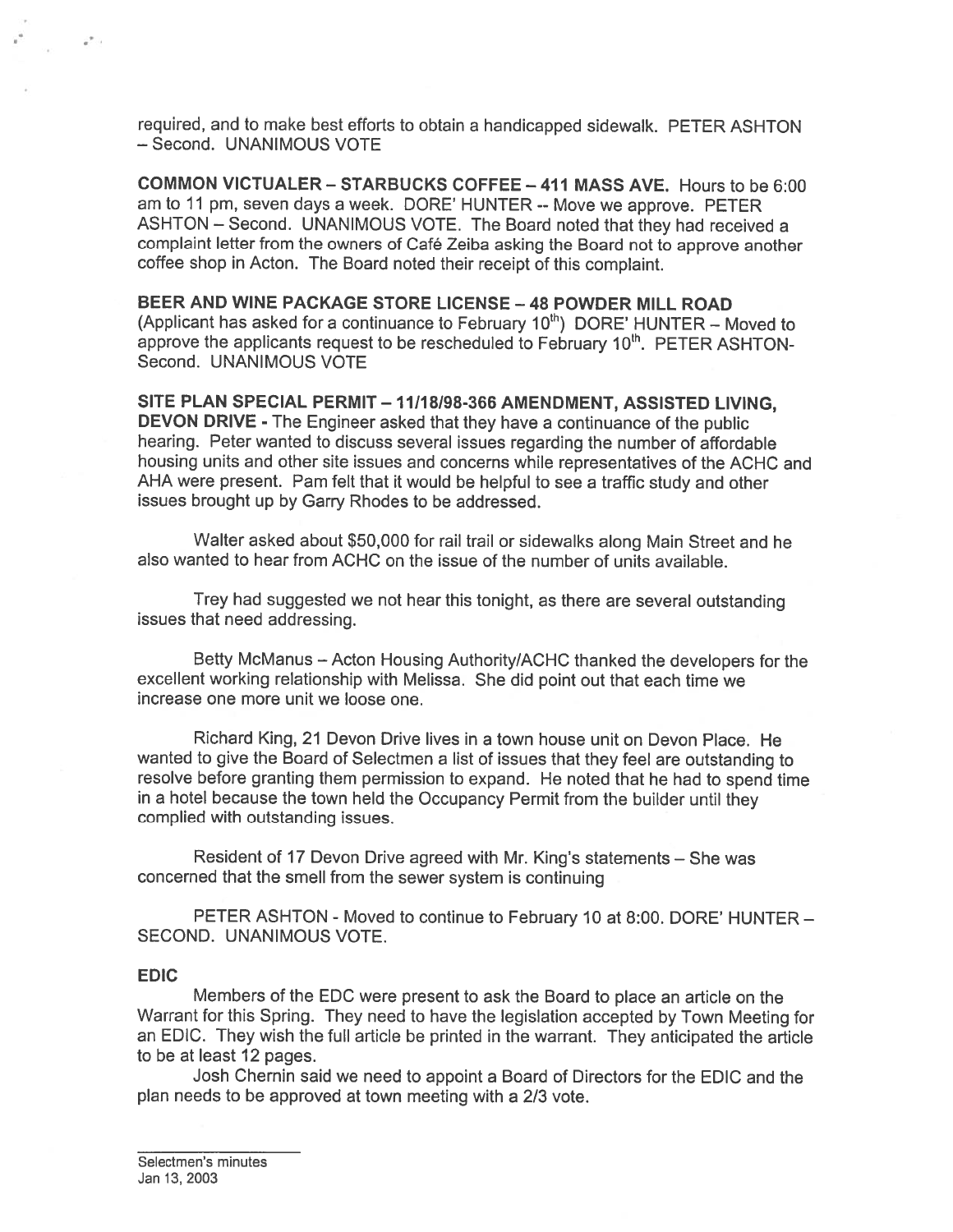Walter spoke about the goals of the EDIC. DORE' HUNTER -Moved we <sup>p</sup>lace an Article for acceptance of the legislature on the 2003 ATM Warrant. WALTER FOSTER — Second. UNANIMOUS VOTE

Peter wanted to begin the interview process of potential candidates for EDIC as soon as possible. Walter noted the need for bonding of the new members and the costs associated with that, and who would pay for it.

#### AT&T BROADBAND PERFORMANCE HEARING CONTINUED

John Convert brought <sup>a</sup> citizen's concern to the Board. The citizen was concerned about the paperwor<sup>k</sup> required to ge<sup>t</sup> the senior Citizen status again. He said that there is still an issue about the discount for seniors combined with other discounts. He also was concerned about the lack of <sup>a</sup> local phone number.

Trey spoke about the senior discount and wanted to be sure senior's are receiving the discount.

Rob Burnham of CTAC Committee — Spoke about Access Coordinators 6.2. Section B, which requires that they notify the public of the days and hours that they are available by appointment.

Section E-11 Outreach hours requires 80 hours and they are short on those hours. E-3 assisting PEG and requires 15 hours, the actual were <sup>20</sup> hours per quarter. Well below the 175 per quarter.

E-4 requires six sets of training classes

 $\tilde{\sigma}^{(0)}$  .

F Requires 40 hours per month from <sup>a</sup> producer technician

Copy of time sheets also needs to be addressed.

Peter said that under the contract they are required to be open some evenings and weekends. He too was concerned with the lack of hours for public access activities.

Liz Graham spoke about the need for the quarterly reports to track the items in the contract. She feels they have tried outreach and have provided time. She will provide detailed hours for the Board if needed on <sup>a</sup> monthly basis.

Mark M. the Cable Area Supervisor — Tech hours were not reportable currently but they would provide the time sheets. They said they provide the weekend studio time by appointment.

Wendy Sweet, Central Street, resident has been asking for <sup>a</sup> hook-up for over <sup>a</sup> year now. Liz Graham noted it looked like construction issue but will ge<sup>t</sup> in touch with her by the end of the week.

Trey spoke about where we go now. Bill said he would work with Liz to resolve any outstanding issues

Bill Solomon went on to discuss Trey's questions.

DORE' HUNTER — Moved to close hearing and direct Atty. Solomon and the Town Manager to sum up issues and including production Technicians. WALTER FOSTER — Second. UNANIMOUS VOTE.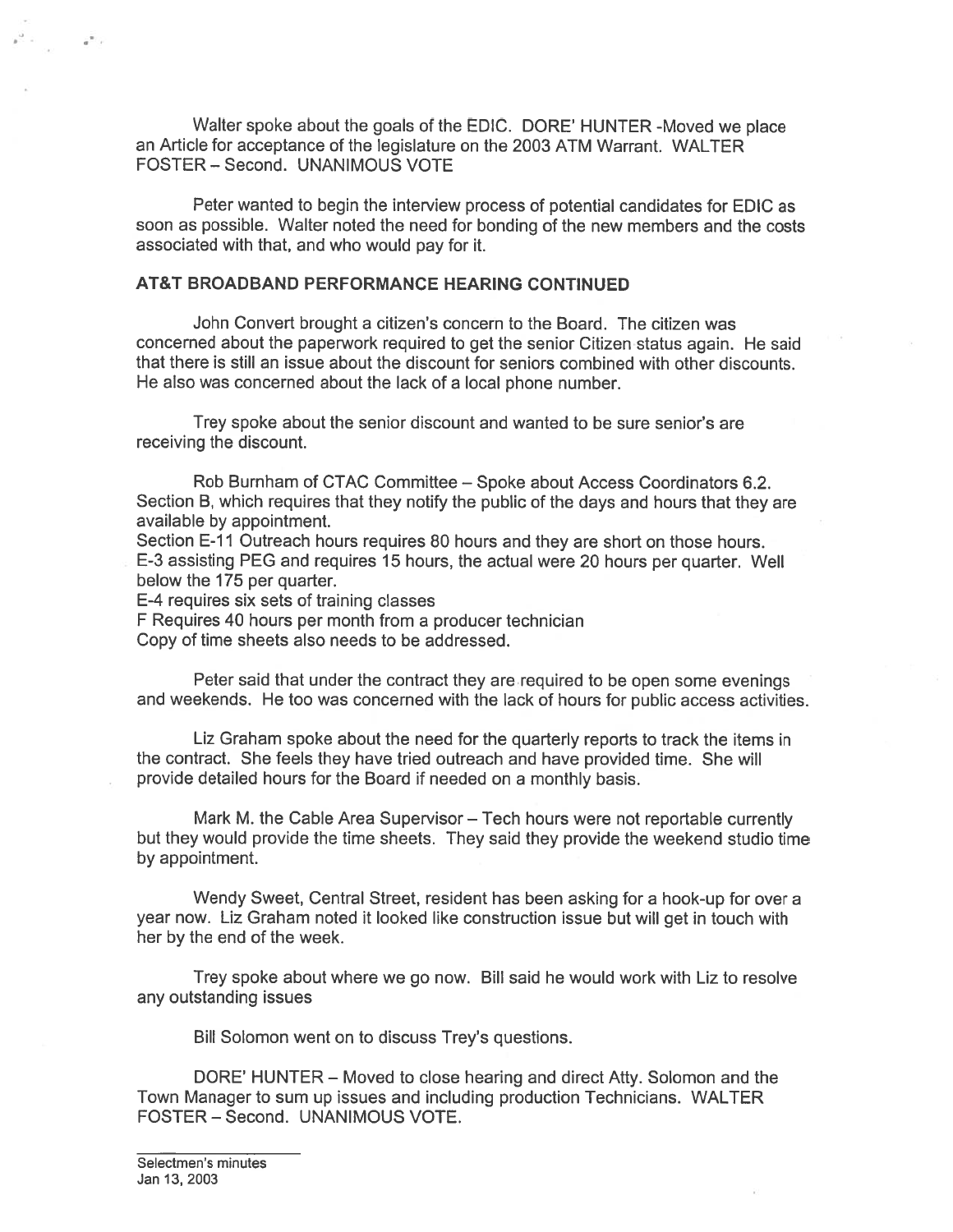#### BOSTON GLOBE RACIAL PROFILING ARTICLE

The information that the Globe provided was inaccurate and did not follow-up with us to verify any of the issues highlighted with regard to Acton.

Chief Widmayer had <sup>a</sup> chronicled document, which he used to outline the issues. He and Lt. Palmer have already had training.

It was felt that an adequate response to this article was presented.

# SELECTMEN'S BUSINESS

BANNER REQUEST - DORE' HUNTER - Moved we approve. PETER ASHTON -Second. UNANIMOUS VOTE.

STREET ACCEPTANCE DOCUMENTS — DORE' HUNTER — Moved to approve and sign the documents as submitted. PAM HARTING-BARRAT — Second. UNANIMOUS VOTE.

### RECREATION COMMISSION APPOINTMENT OF TWO ASSOCIATES

DORE' HUNTER - Move to appoint Michele M. Zaremba and Ronald Schiegel as Recreation Commission Associates with the condition that both candidates be interviewed before being automatically elevated to full position on the Recreation commission. PAM HARTING-BARRAT — Second. UNANIMOUS VOTE.

#### OTHER BUSINESS

 $\overline{S}_{\overline{S}}$   $\overline{S}_{\overline{S}}$   $\overline{S}_{\overline{S}}$ 

ALG — Trey outlined the recent ALG meeting. They discussed the possibility of cutting both <sup>A</sup> and <sup>B</sup> budgets equally. The split was discussed and it was noted that they have not reached <sup>a</sup> conclusion at this time.

Peter thinks it is imperative to reach <sup>a</sup> decision on these matters by the end of the week. We need the splits and <sup>A</sup> and <sup>B</sup> budget decisions. Scenario <sup>A</sup> was discussed as well as scenario C.

Peter's proposa<sup>l</sup> is one in which we use an additional \$750,000 would pu<sup>t</sup> us in <sup>a</sup> position of no incremental increases. Proposal two recommends use of free cash to bridge the gap. This still leaves us in trouble for 2005. This recognizes the use of Free cash in the A budget.

DORE' HUNTER - Move the sense of the Board we adopt Peter's proposa<sup>l</sup> #1 and that if it cannot be carried into action we revert to proposal #2 and as far as this Board is concerned the <sup>p</sup>lan be struck this week and once struck we don't change it. WALTER FOSTER. Second. UNANIMOUS VOTE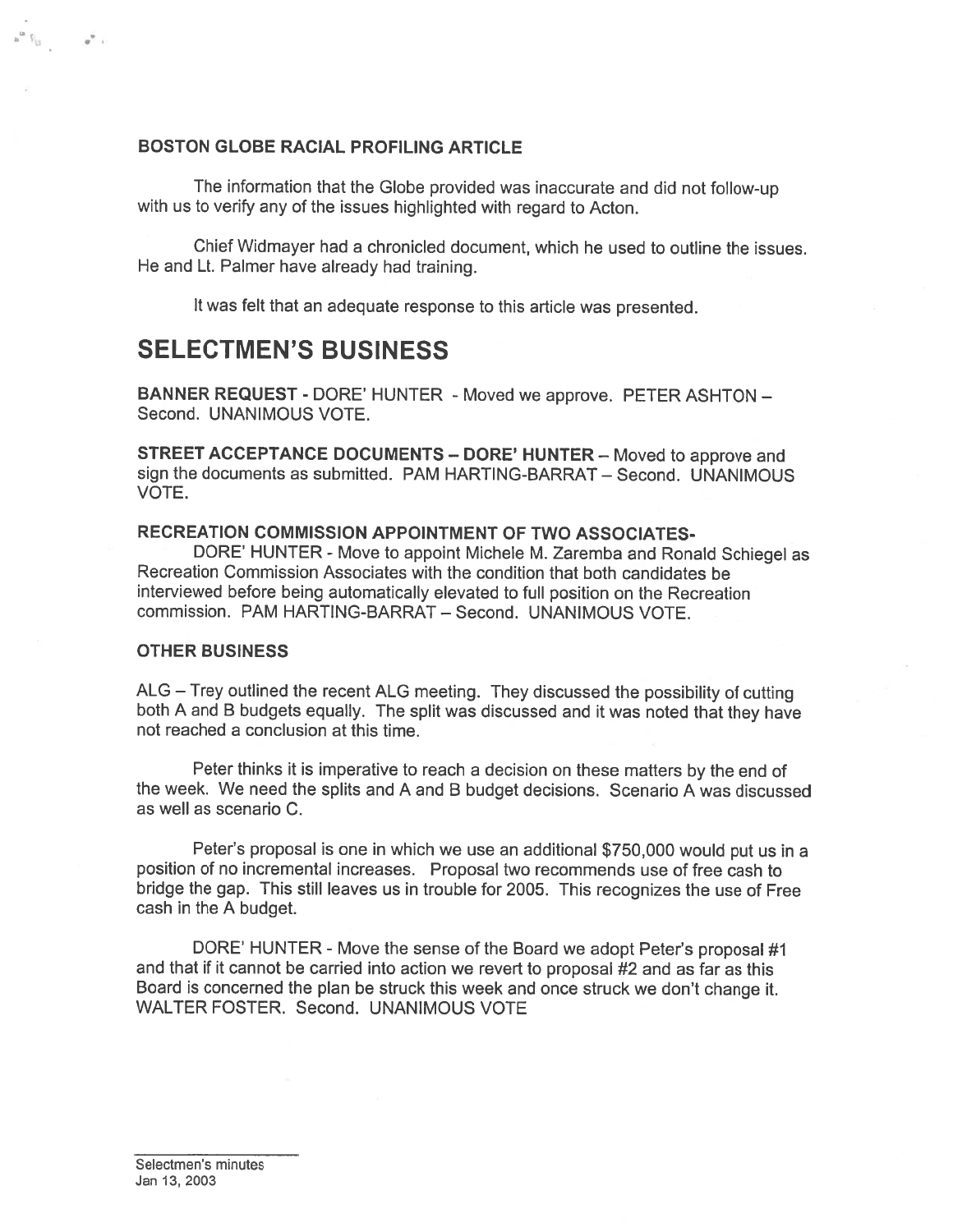# CONSENT AGENDA

DORE' HUNTER — Moved to approve. PAM HARTING-BARRAT — Second. UNANIMOUS VOTE.

# TOWN MANAGER'S REPORT

Don reported of his meeting with Moody's. It was noted that the presentation prepare<sup>d</sup> be <sup>p</sup>laced on an upcoming meeting as well as being used for the Mock Town Meeting exercise.

EXECUTIVE SESSION

C

•1

Christine Jolyce Recording  $\oint$ lerk  $\frac{1}{\sqrt{2}}$ 

Date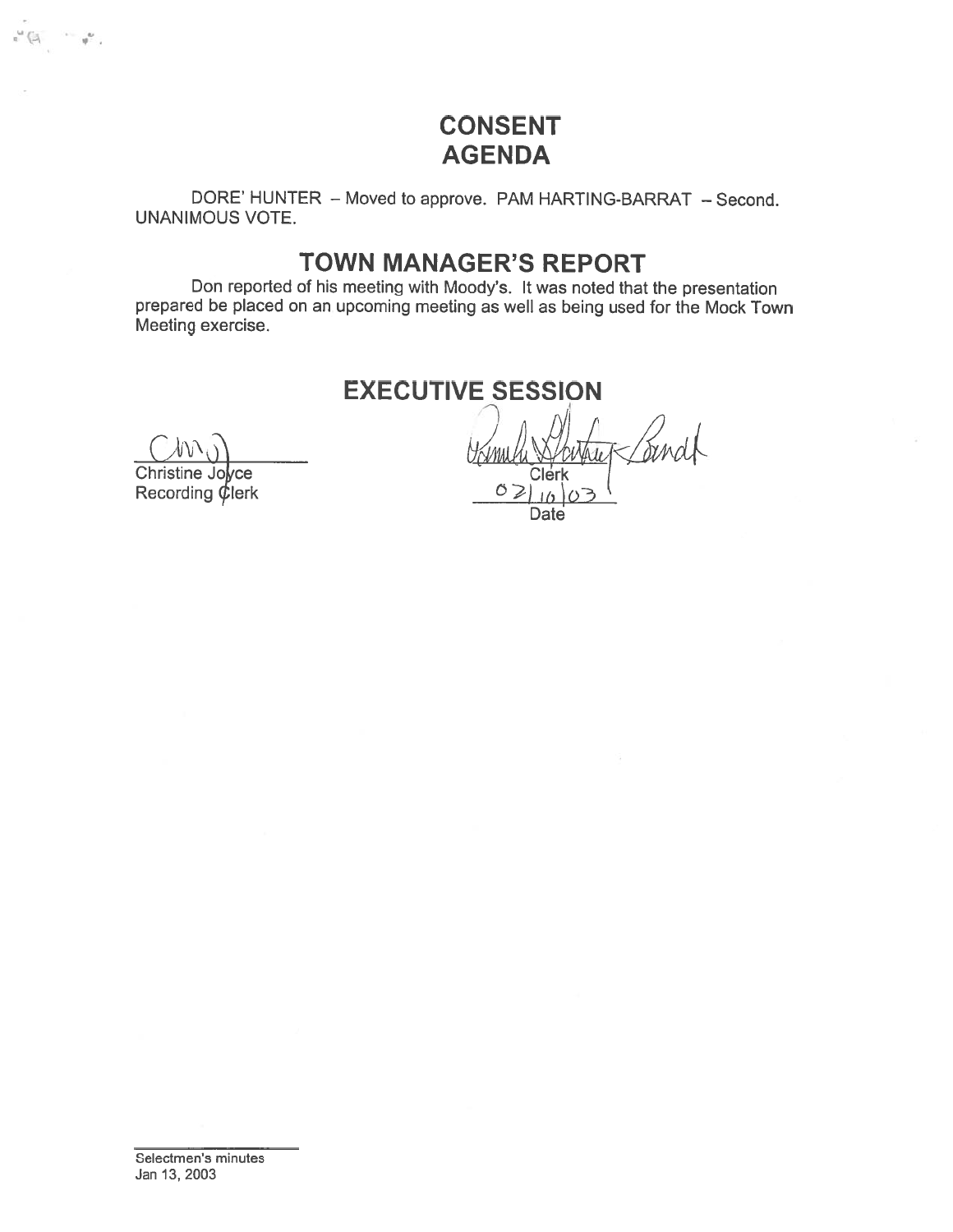January 10, 2003

TO: Board of Selectmen, Sewer Commissioners

FROM: Trey Shupert, Chairman

SUBJECT: Selectmen and Sewer Commissioners Report

## JANUARY 13, 2003 MEETING BEGINS AT 6:30 P.M.

\*\*\*Note this meeting begins at 6:30\*\*\*

- I. CITIZEN'S CONCERNS
- ii SEWER COMMISSIONER'S BUSINESS
- 1. 7:05 SEWER RATE SETTING Enclosed <sup>p</sup>lease find recommendations and staff comments for Board consideration.

## III. PUBLIC HEARINGS & APPOINTMENTS

- 2. 6:30 MIDDLESEX COUNTY RETIREMENT The Board will make <sup>a</sup> presentation to our legislators in the subject regard.
- 3. 7:10 STARBUCKS SITE PLAN SPECIAL PERMIT AND COMMON VICTUALER **CONTINUATION**
- 4. 7:15 BEER AND WINE PACKAGE STORE APPLICATION WAYSIDE MANAGEMENT CORP. <sup>48</sup> POWDER MILL ROAD — Enclosed <sup>p</sup>lease find application and staff comments for your review.
- 5. 7:30 SITE PLAN SPECIAL PERMIT J1118198-366AMENDMENT—ACTON ASSISTED LIVING — DEVON DRIVE — Enclosed <sup>p</sup>lease find materials in the subject regar<sup>d</sup> for Board review.
- 6. 7:45 EDIC Members of the EDIC will be in to discuss outstanding issues.
- 7. 8:00 AT & T BROADBAND PERFORMANCE HEARING CONTINUED FROM DECEMBER 16, 2002
- 8. 9:00 BOSTON GLOBE'S RECENT RACIAL PROFILING ARTICLE Chief Widmayer will be in to discuss this with the Board.

## IV. SELECTMEN'S BUSINESS

9. BANNER REQUEST – Enclosed please find a memo from staff regarding the placement of <sup>a</sup> Banner and A-frame signs to advertise performances by the Commonwealth Ballet, who are located in South Acton at the Littleton High School for Board action.

10. STREET ACCEPTANCE — Enclosed <sup>p</sup>lease find the initial Street Acceptance Documents prepare<sup>d</sup> by the Town Engineer for Board signature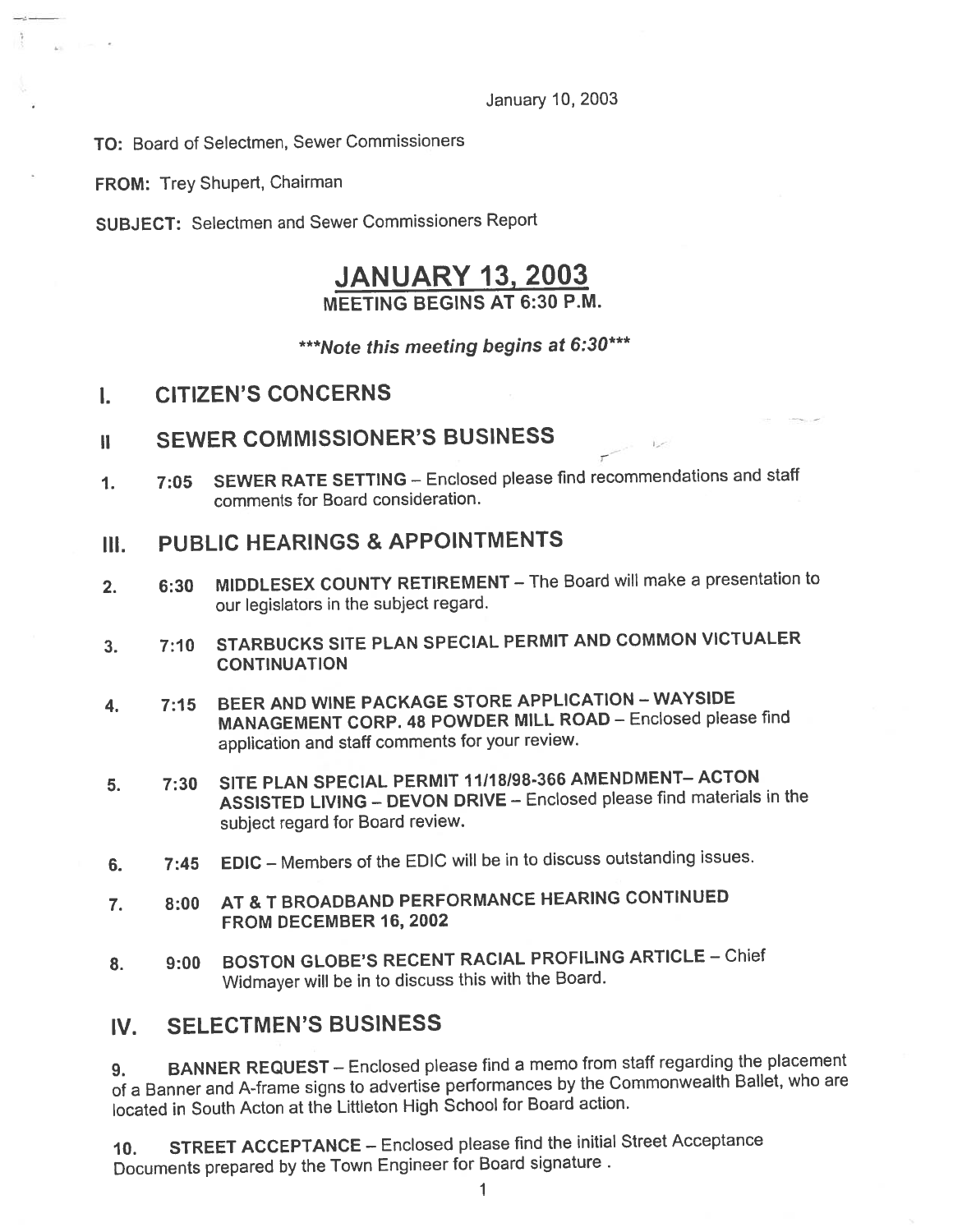11. COMMITTEE APPOINTMENT -ASSOCIATE MEMBERS TO THE RECREATION COMMISSION — Enclosed please find applications from Michele M. Zaremba and Ronald Schlegel and VCC's recommendation for appointment with an expiration date of June 30, 2004, for Board action.

## 12. OTHER BUSINESS

## V CONSENT AGENDA

13. ACCEPT MINUTES — Enclosed please find the Minutes of December 2, 2002 for Board acceptance.

14. ONE DAY LIQUOR LICENSE — Enclosed please find <sup>a</sup> reques<sup>t</sup> for <sup>a</sup> One Day Liquor License in conjunction with the Acton Barn Preschool's Annual Auction for Board action.

15. ACCEPT GIFT — Enclosed please find <sup>a</sup> reques<sup>t</sup> for Board acceptance of <sup>a</sup> gift of \$500 from Alison Gallagher to be used to produce <sup>a</sup> video on NARA Park for Board acceptance.

16. ACCEPT GIFT — Enclosed <sup>p</sup>lease find <sup>a</sup> reques<sup>t</sup> from the West Acton Citizens' Library to accep<sup>t</sup> two money gifts for Library use for Board acceptance.

17. ACCEPT GIFT – Enclosed please find a request from the West Acton Citizens' Library to accep<sup>t</sup> <sup>a</sup> <sup>g</sup>ift of \$800.00 from the Friends of the Acton Libraries for Library use for Board acceptance.

18. ACCEPT GIFT — Enclosed please find <sup>a</sup> reques<sup>t</sup> from the Land Stewardship Committee for acceptance of <sup>a</sup> <sup>g</sup>ift of money to produce the Conservation Trail Guide for Board action.

19. ACCEPT GIFT — Enclosed please find <sup>a</sup> reques<sup>t</sup> from the Acton Commission on Disability for acceptance of <sup>a</sup> <sup>g</sup>ift of \$600.00 from the West Acton Business and Professional Association to be used to purchase <sup>a</sup> voice activated box at the orientation station at the Acton Arboretum for Board action.

## VI. TOWN MANAGER'S REPORT

## VII EXECUTIVE SESSION

## ADDITIONAL INFORMATION

Enclosed <sup>p</sup>lease find additional correspondence that is strictly informational and requires no Board action.

## FUTURE AGENDAS

To facilitate scheduling for interested parties, the following items are scheduled for discussion on future agendas. This IS NOT <sup>a</sup> complete Agenda.

Jan. 27 — Bond Sale, Class I Enterprise Rent <sup>a</sup> Cat

Feb 10— Palmer Kennels Site Plan, Concord Connection Site plan Special Permit 136 Main Street Feb 24